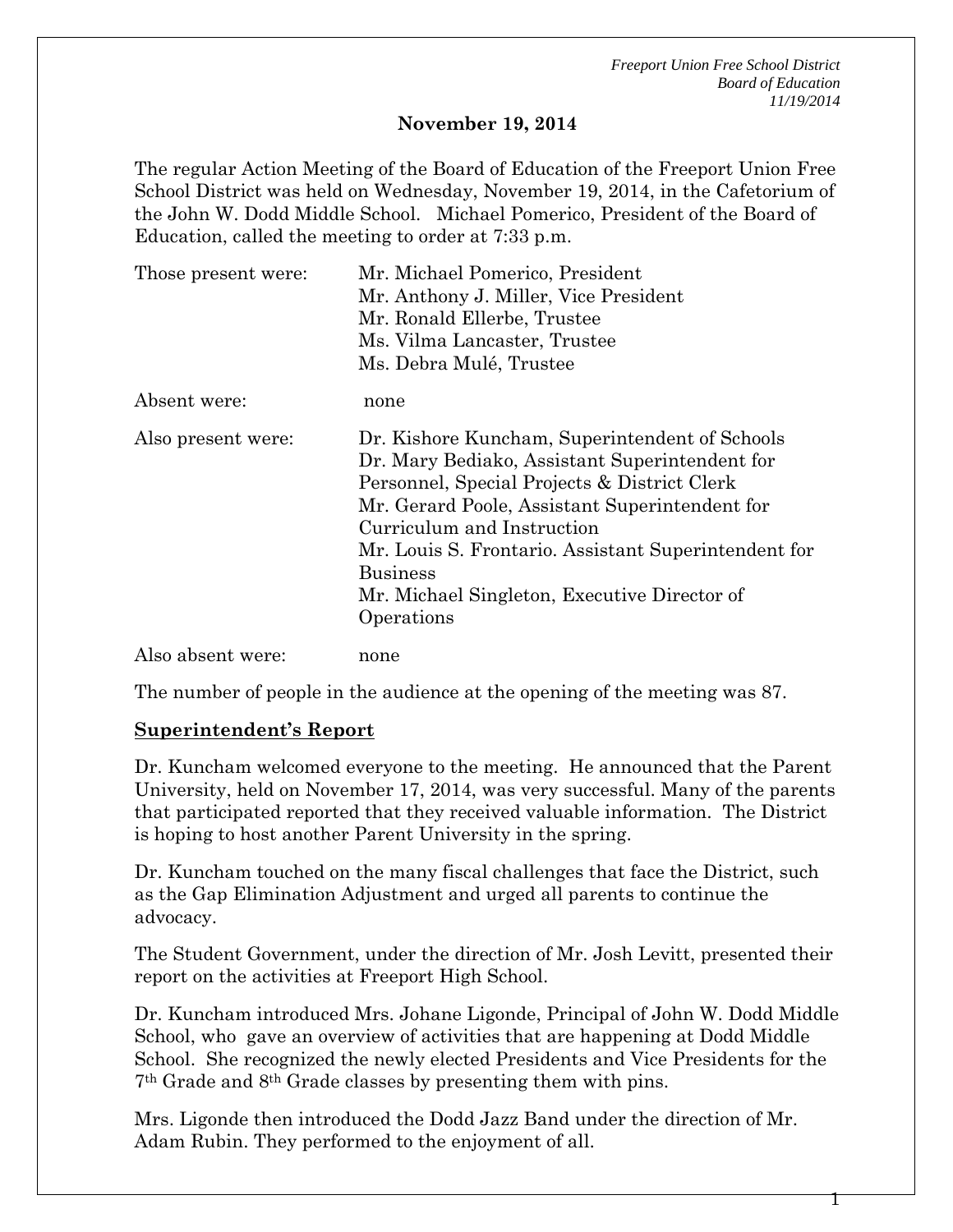# **Questions from the Public**

The public was given the opportunity to address the Board of Education. Each speaker was allowed to address the Board for four minutes. The Board and administration addressed the comments from the public.

## **Items for Action**

On a motion by a Ms. Mulé and a second by Mr. Miller the following items were approved on a Consent Agenda. The vote was unanimous, Ellerbe, Lancaster, Miller, Mulé and Pomerico.

## **Acceptance of the Minutes**

**BE IT RESOLVED** that the Board of Education of the Freeport Union Free School District hereby accepts the minutes of the following meetings as written: October 29, 2014; November 5, 2014

## **Leave of Absence**

**BE IT RESOLVED**, that the Board of Education of the Freeport Union Free School District hereby grants a request for leave of absence as listed below:

**Carla Sasso**, Elementary Teacher, effective October 17, 2014 through January 4, 2015, unpaid LOA for illness under FMLA.

**Portland Lawson,** full-time Teaching Assistant, effective November 3, 2014 through January 26, 2015, unpaid LOA for family illness under FMLA.

**Cynthia Brudecki,** full-time Teaching Assistant, effective October 28, 2014 through June 30, 2015, unpaid LOA for childcare under FMLA.

**Maria D. Garcia,** Cleaner, effective November 18, 2014 through December 15, 2014, unpaid LOA for a work related injury.

**Jessica Crowley,** English Teacher, effective November 7, 2014 through November 30, 2014, unpaid LOA for childcare.

# **Change of Status**

**BE IT RESOLVED,** that the Board of Education of the Freeport Union Free School District hereby approves the following change of status as listed below:

**Dawn Credeur,** part-time Teaching Assistant effective October 27, 2014, change of status to full-time Teaching Assistant with anticipated tenure on October 27, 2017, annual salary \$20,372. Assignment: Bayview.

**Alicia Keper,** part-time Teaching Assistant effective November 3, 2014, change of status to full-time Teaching Assistant with anticipated tenure on November 3, 2017, annual salary \$24,455. Assignment: New Visions.

# **Resignation of Staff**

**BE IT RESOLVED**, that the Board of Education of the Freeport Union Free School District hereby accepts the letter(s) of resignation from the following staff

2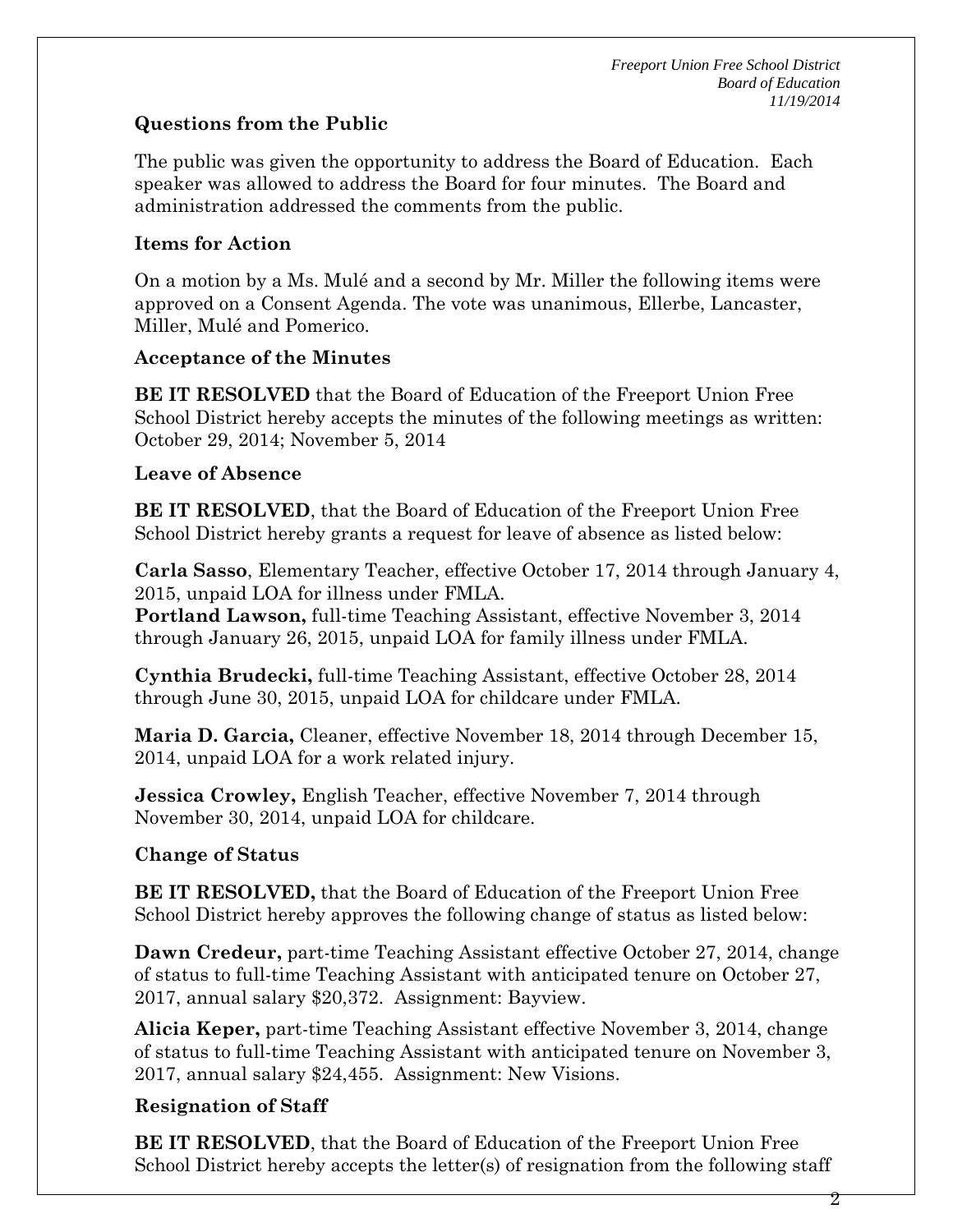member(s) as listed below:

**Maureen Candella-Kass,** Teacher Aide, effective October 16, 2014, for personal reasons.

**Wanna Smith,** Food Service Worker, effective October 27, 2014, for personal reasons.

**Harry Abma,** 10 Month Cleaner, effective November 14, 2014, for personal reasons.

# **Appointment of Staff - Probationary**

**BE IT RESOLVED**, that the Board of Education of the Freeport Union Free School District, upon the recommendation of the Superintendent, hereby appoints the individuals listed in the attached Appointment of Staff Report-Probationary, in accordance with the rules of the Board of Regents. These individuals shall possess appropriate certification allowing them to serve as teachers in the public schools of New York.

**Toni Menna**, full-time Teaching Assistant, effective November 6, 2014 with an anticipated tenure date of November 6, 2017. Compensation will be according to the FTAA Contract at \$19,713. Assignment: Archer.

**Linda Southwick,** Teacher Aide, effective November 7, 2014 with a probationary period of 26 weeks upon Civil Service approval. Compensation will be according to the FTAA Contract at \$15,236. Assignment: Dodd.

## **Appointment of Supervisory Staff**

**BE IT RESOLVED,** that the Board of Education of the Freeport Union Free School District, upon the recommendation of the Superintendent, hereby appoints the following individuals as Supervisors for 2014-2015 School Year:

| <b>ACADEMIES</b>            |         |                           |  |  |  |
|-----------------------------|---------|---------------------------|--|--|--|
| Giblyn                      |         |                           |  |  |  |
| Rebecca Correnti            | \$2,597 | Math/ELA                  |  |  |  |
| Anita Stevenson             | \$2,597 | Math/ELA                  |  |  |  |
| Denise Stafutti             | \$750   | <b>Teaching Assistant</b> |  |  |  |
| <b>Freeport High School</b> |         |                           |  |  |  |
| Potoula Konstantinoupouls   | \$2,804 | <b>ESL/Science</b>        |  |  |  |
| Thelma Zambrano             | \$775   | <b>Teaching Assistant</b> |  |  |  |
| Lori Regan                  | \$2,804 | Teen Parenting Program    |  |  |  |

# **21ST CENTURY COMMUNITY LEARNING CENTERS AFTER SCHOOL**

# **Appointment of Additional Intramural Coaching Staff 2014-2015**

**BE IT RESOLVED** that the Board of Education of the Freeport Union Free School District, upon the recommendation of the Superintendent, hereby appoints the individuals listed below, in accordance with the rules of the Board of Regents. These individuals shall possess appropriate certification allowing them to serve as teachers or other staff in the public schools of New York.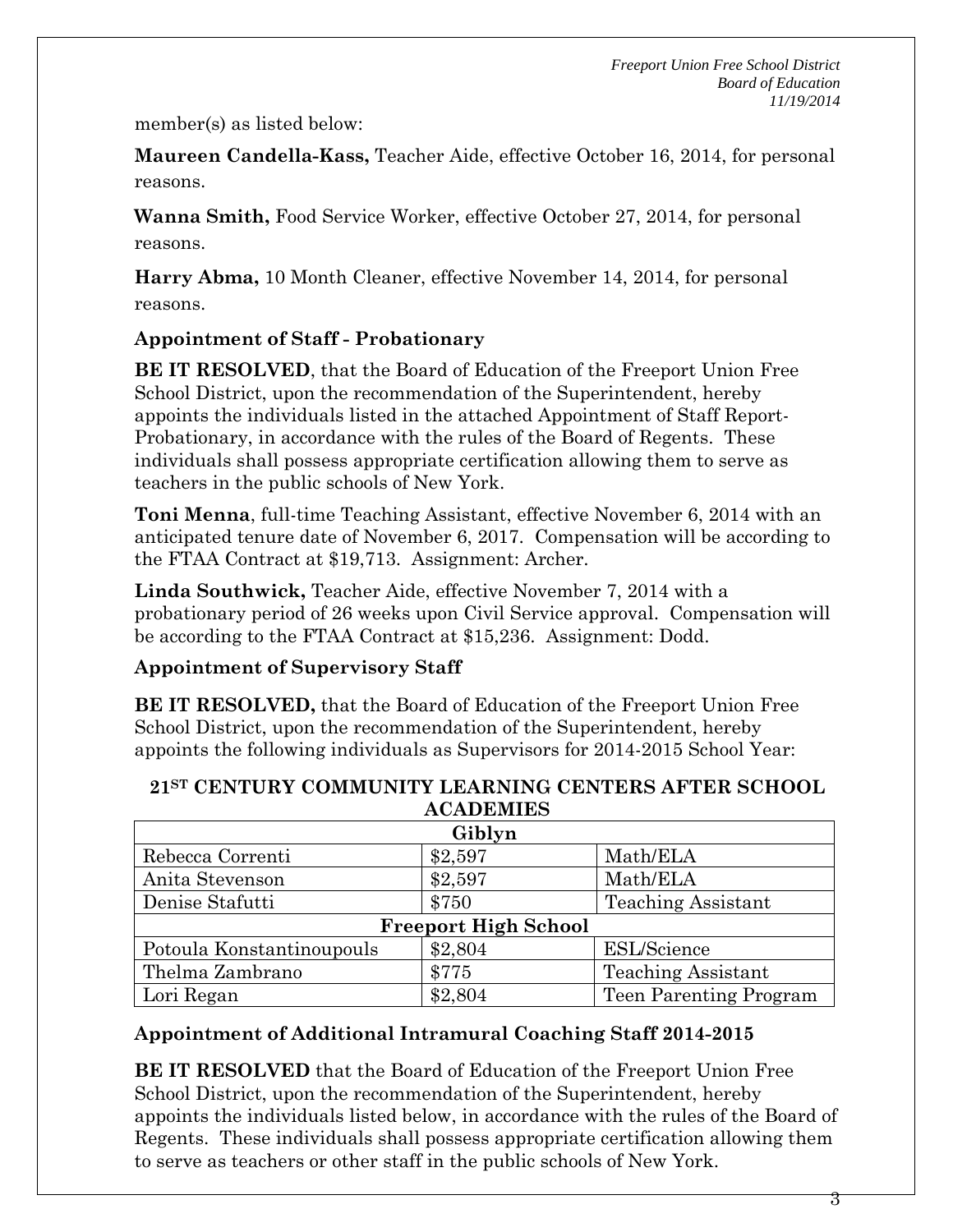*Freeport Union Free School District Board of Education 11/19/2014*

| <b>Name</b>     | Position                 | School | <b>Stipend</b> | Funding<br><b>Source</b> |
|-----------------|--------------------------|--------|----------------|--------------------------|
| Smith, Valarie  | Intramural<br>Instructor | Archer | \$625.00       | Carol White<br>PEP Grant |
| Lettsome, Karen | Intramural<br>Instructor | Archer | \$625.00       | Carol White<br>PEP Grant |

## **Intramural Additional Coaching Staff 2014-2015**

### **CSE/CPSE Minutes**

**BE IT RESOLVED,** that the Board of Education of the Freeport Union Free School District hereby accepts the minutes of the meetings of the Committees on Special Education and Preschool Special Education for the following dates:

September 10, 16, 29, 30, 2014; October 2, 6, 7, 8, 14, 16, 20, 21, 22, 23, 24, 27, 29, 30, 31, 2014; November 3, 5, 20, 2014.

On a motion by Mr. Ellerbe and a second by Ms. Mulé the following item was approved.

### **Other Items for Action**

## **Granting of Tenure**

**BE IT RESOLVED,** that the Board of Education of the Freeport Union Free School District hereby grants tenure status to the following individual(s):

| <b>Teaching Assistant(s)</b> |          |                           |                    |  |
|------------------------------|----------|---------------------------|--------------------|--|
| <b>Name</b>                  | School   | <b>Tenure Area</b>        | <b>Tenure Date</b> |  |
| Margarita Izquierdo          | Atkinson | <b>Teaching Assistant</b> | December 20, 2014  |  |

The vote was unanimous, Ellerbe, Lancaster, Miller, Mulé and Pomerico.

On a motion by Mr. Miller and a second by Ms. Lancaster the following item was approved.

## **Approval of Consultants**

**BE IT RESOLVED,** that the Board of Education of the Freeport Union Free School District hereby approves the agreements between the following consultants and the Freeport Union Free School District, as per the following list for; and

**BE IT FURTHER RESOLVED**, that the Board of Education authorizes the Superintendent (or his designee) to execute said agreements on its behalf.

4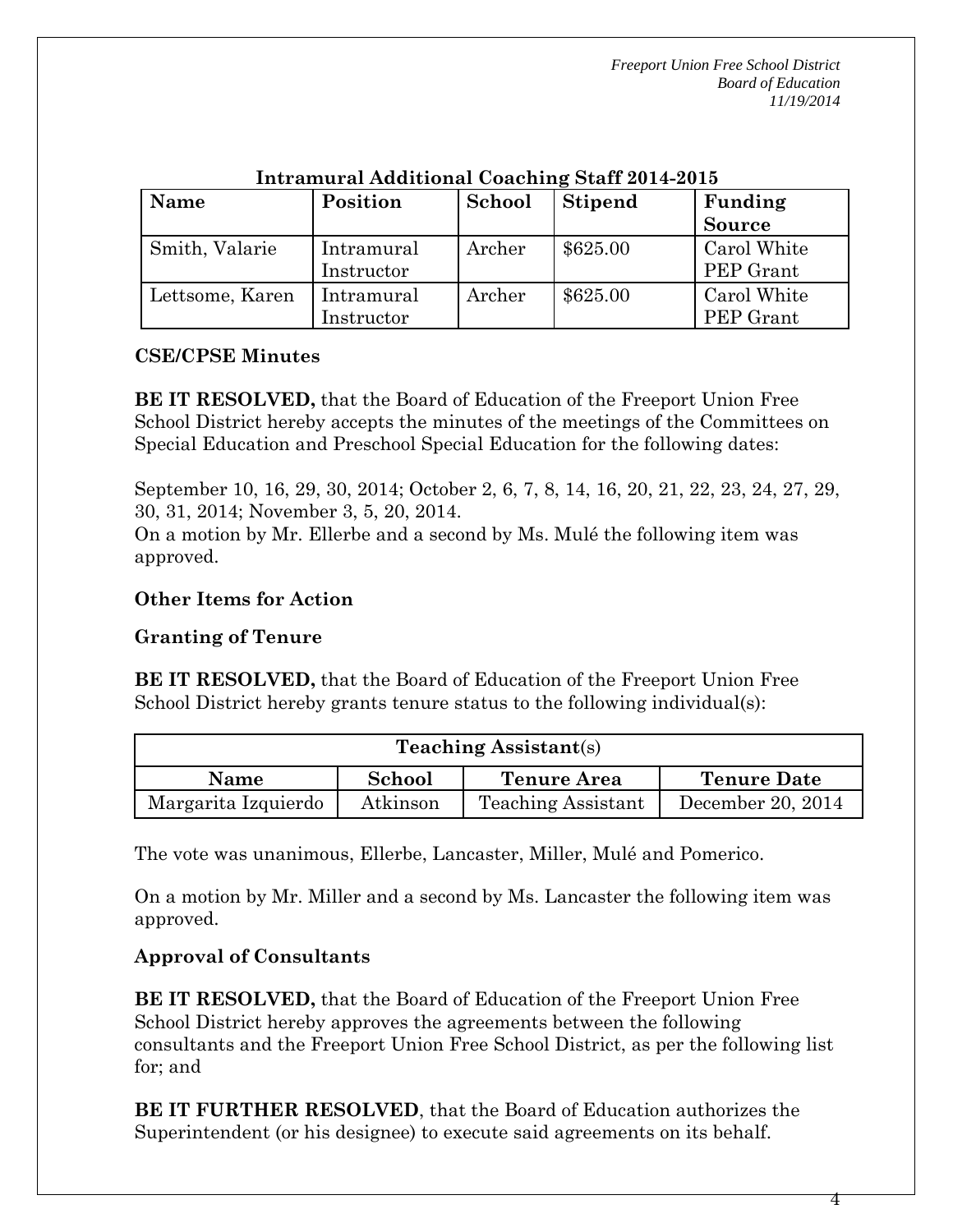| Consultant                    | School     | <b>Services Provided</b>        | Total  | <b>Funding Source</b>                  |
|-------------------------------|------------|---------------------------------|--------|----------------------------------------|
|                               |            |                                 | Cost   |                                        |
| A-Net                         | <b>FHS</b> | Two days of Professional        | 3,000  | Math & Science<br>Partnership Grant    |
| Consulting<br><b>Services</b> |            | Development in Mathematics      |        |                                        |
|                               |            | demonstrating techniques to     |        |                                        |
|                               |            | engage ELL students,            |        |                                        |
|                               |            | implementation of technology    |        |                                        |
|                               |            | tools, and development and      |        |                                        |
|                               |            | implementation of project-based |        |                                        |
|                               |            | learning.                       |        |                                        |
| Cradle of<br>Aviation         | <b>FHS</b> | Professional Development in     | 10,000 | July 1, 2014 - June<br>30, 2015 Math & |
|                               |            | incorporating industry related  |        |                                        |
|                               |            | STEM projects into math         |        | Science                                |
|                               |            | instruction.                    |        | Partnership Grant                      |

The vote was unanimous, Ellerbe, Lancaster, Miller, Mulé and Pomerico.

On a motion by Ms. Lancaster and a second by Mr. Miller the following item was approved:

# **Acceptance of Short Term Disability Insurance Policy**

**BE IT RESOLVED,** that the Board of Education of the Freeport Union Free School District, hereby accepts the proposal for Short Term Disability Insurance with the NYBEST Agency.

The vote was unanimous, Ellerbe, Lancaster, Miller, Mulé and Pomerico.

# **Executive Session**

At 8:15 p.m. Mr. Ellerbe moved to adjourn to executive session for one legal matter.

The motion was seconded by Ms. Mulé and passed unanimously.

The vote was: Ellerbe, Lancaster, Miller, Mulé and Pomerico.

At 9:15 p.m., on a motion by Ms. Lancaster and a second by Mr. Miller the Board returned to open session. The motion carried unanimously.

The vote was; Ellerbe, Lancaster, Miller, Mulé and Pomerico.

# A**djournment**